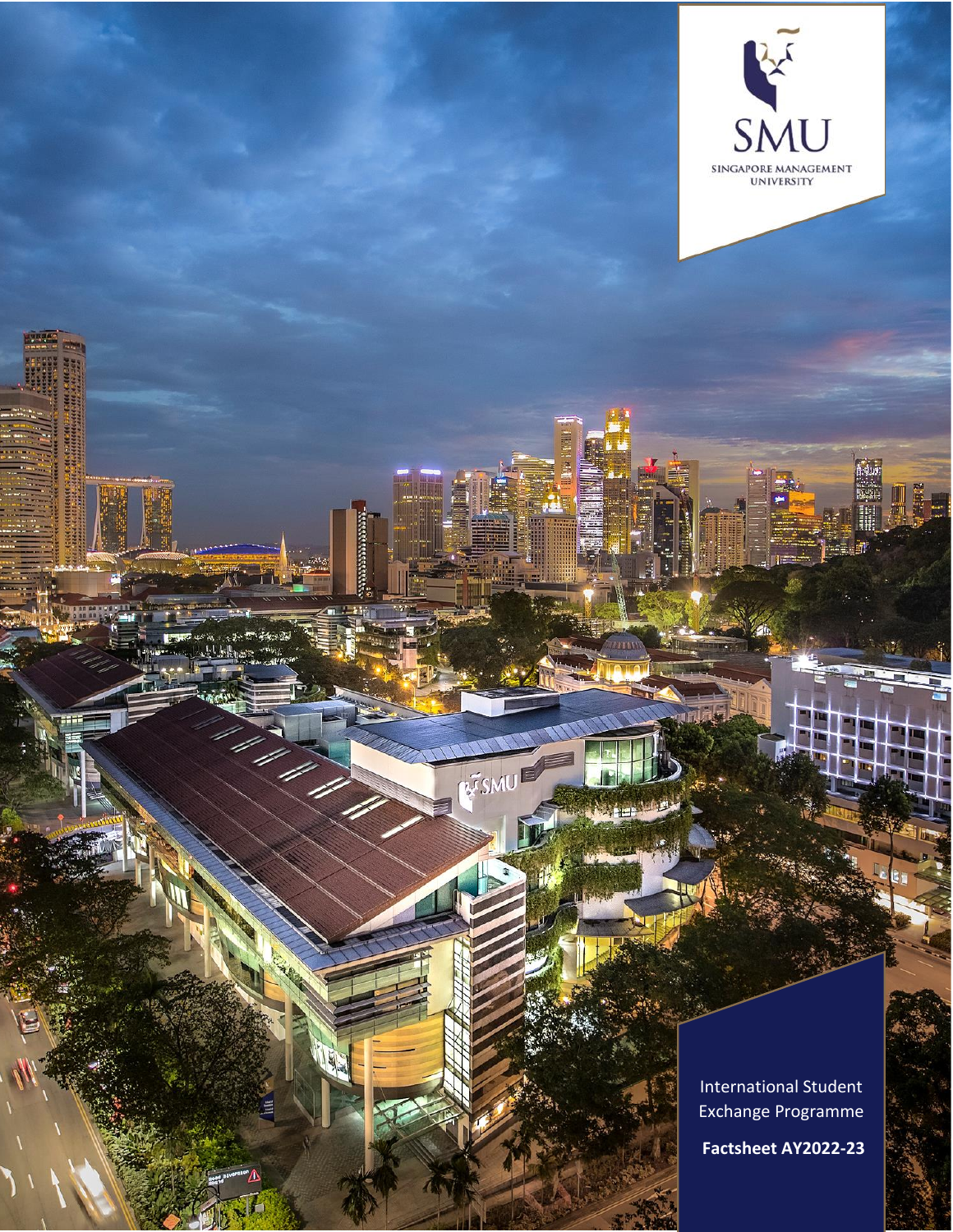## **OVERVIEW**

Established in 2000, Singapore Management University (SMU) is internationally recognised for its highly interactive, collaborative and project-based approach to learning. This unique pedagogy creates the opportunity for students to immerse themselves in an array of multi-disciplinary courses that addresses Asian issues of global relevance.

Home to some 10,000 students, SMU comprises six schools specialising in Accountancy, Business, Computing and Information Systems, Economics, Law and Social Sciences, offering a wide range of [bachelor's](https://admissions.smu.edu.sg/), [master's](https://www.smu.edu.sg/programmes/postgraduate) and [PhD degree programmes.](https://graduatestudies.smu.edu.sg/)

SMU's city campus enjoys strategic linkages with business, government and the wider community through its institutes, centres and labs.

#### **IMPORTANT DATES**

|                                       | <b>Term 1 (Fall)</b> | <b>Term 2 (Spring)</b> |
|---------------------------------------|----------------------|------------------------|
| <b>Nomination Deadline</b>            | 15 Apr               | 15 Sep                 |
| <b>Application Deadline</b>           | 25 Apr               | 25 Sep                 |
| <b>Issuance of Acceptance Letters</b> | <b>End May</b>       | End Oct                |
| <b>Orientation Week (Mandatory)</b>   | $8 - 12$ Aug         | $3 - 6$ Jan            |
| <b>Classes</b>                        | 15 Aug - 20 Nov      | 9 Jan - 16 Apr         |
| <b>Recess Week</b>                    | $3 - 9$ Oct          | 27 Feb - 5 Mar         |
| <b>Final Exams*</b>                   | 21 Nov - 2 Dec       | 17 - 28 Apr            |

*\*All students are required to sit for the final examinations as scheduled by the University.*

Please refer to the detailed academic calendar *[here](https://admissions.smu.edu.sg/admissions/academic-calendar)*.

### **NOMINATION**

Partner universities shall receive information on nomination instructions via email and are required to complete a nomination form to nominate their students to SMU, for each term.

### **APPLICATION**

SMU shall send the application instructions to the nominated students. Submission of application and supporting documents are to be completed electronically via the online application system. Only valid documents in English will be accepted.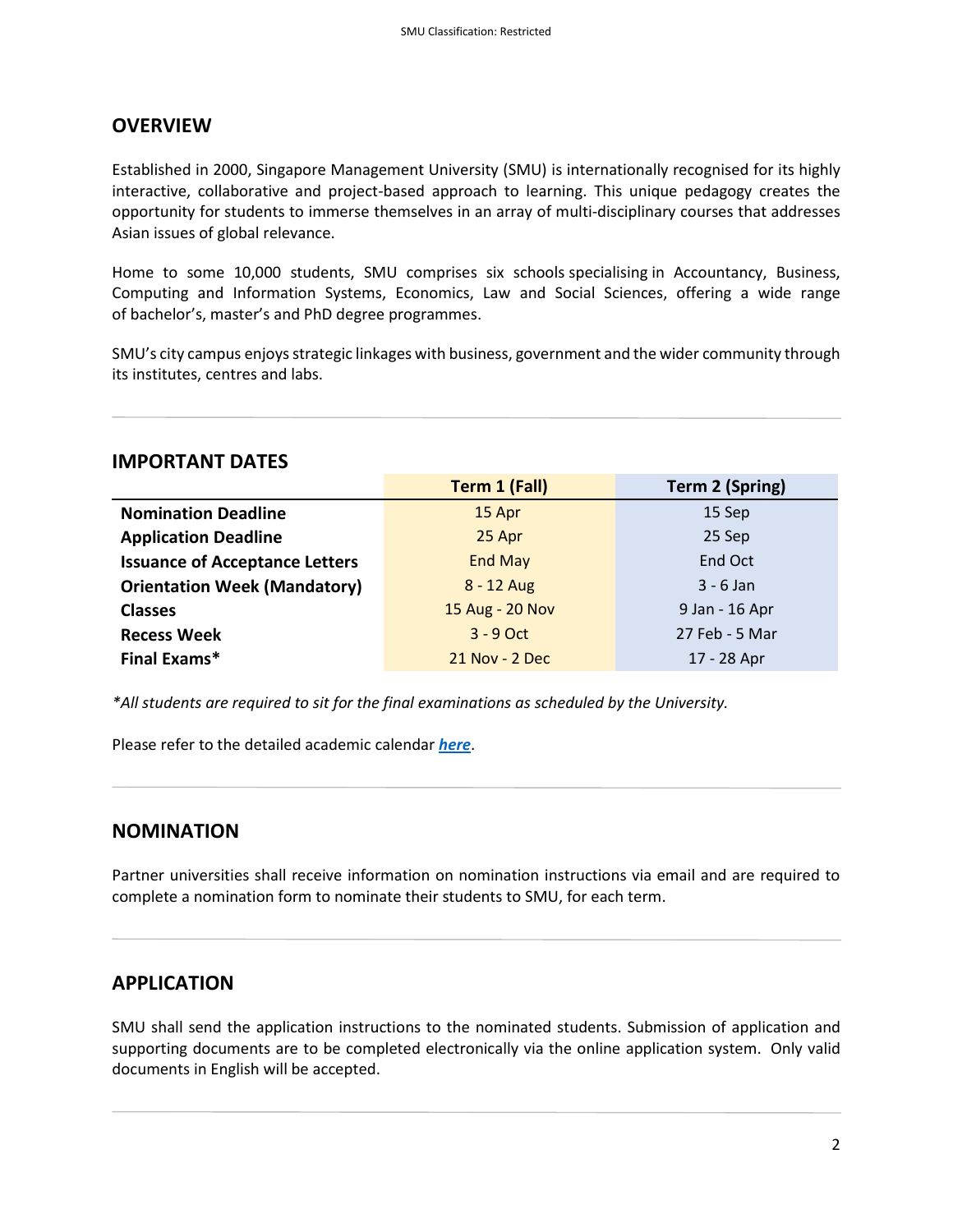# **ADMISSION REQUIREMENTS**

Applicants must have completed at least two terms of undergraduate studies and must be a registered undergraduate in their home university throughout the study term.

All applications must be submitted together with the supporting documents below (only valid documents in English will be accepted):

- ❖ Photo identification page of a valid passport with a validity period of no less than six months from the end-date of the study term *IMPORTANT: Expired passports, or passports with less than the required validity period WILL NOT be accepted.*
- ❖ Latest academic transcript from the home university
- ❖ Recent passport-sized photograph (taken within three months)
- ❖ English language proficiency certificate

#### **English Language Proficiency:**

The language of instruction at SMU is English. Students from non-English-speaking countries or from institutions whereby the language of instruction is not English, must fulfil at least one of the following English language proficiency certifications.

| <b>English Proficiency Test</b>                               | <b>Minimum Score</b> |
|---------------------------------------------------------------|----------------------|
| <b>TOEFL PBT (paper-based test)</b>                           | 583                  |
| TOEFL IBT (internet-based test)                               | 93                   |
| <b>International English Language Testing Systems (IELTS)</b> | 7.0                  |
| C <sub>1</sub> Advanced                                       | 185                  |

#### *NOTES:*

- *IELTS/ TOEFL/ C1 Advanced scores are valid for 2 years. Scores from tests taken must be within the validity period of two years at the point of application.*
- *Due to COVID-19 testing restrictions, scores from the TOEFL iBT® Special Home Edition and IELTS Indicator will also be accepted.*

## **ACADEMIC INFORMATION**

**Class Format & Size:** Interactive seminar-style comprising 35 - 45 students.

**Course Load:** Full course load per term: 4.0 SMU credits. Minimum course load per term: 2.0 SMU credits.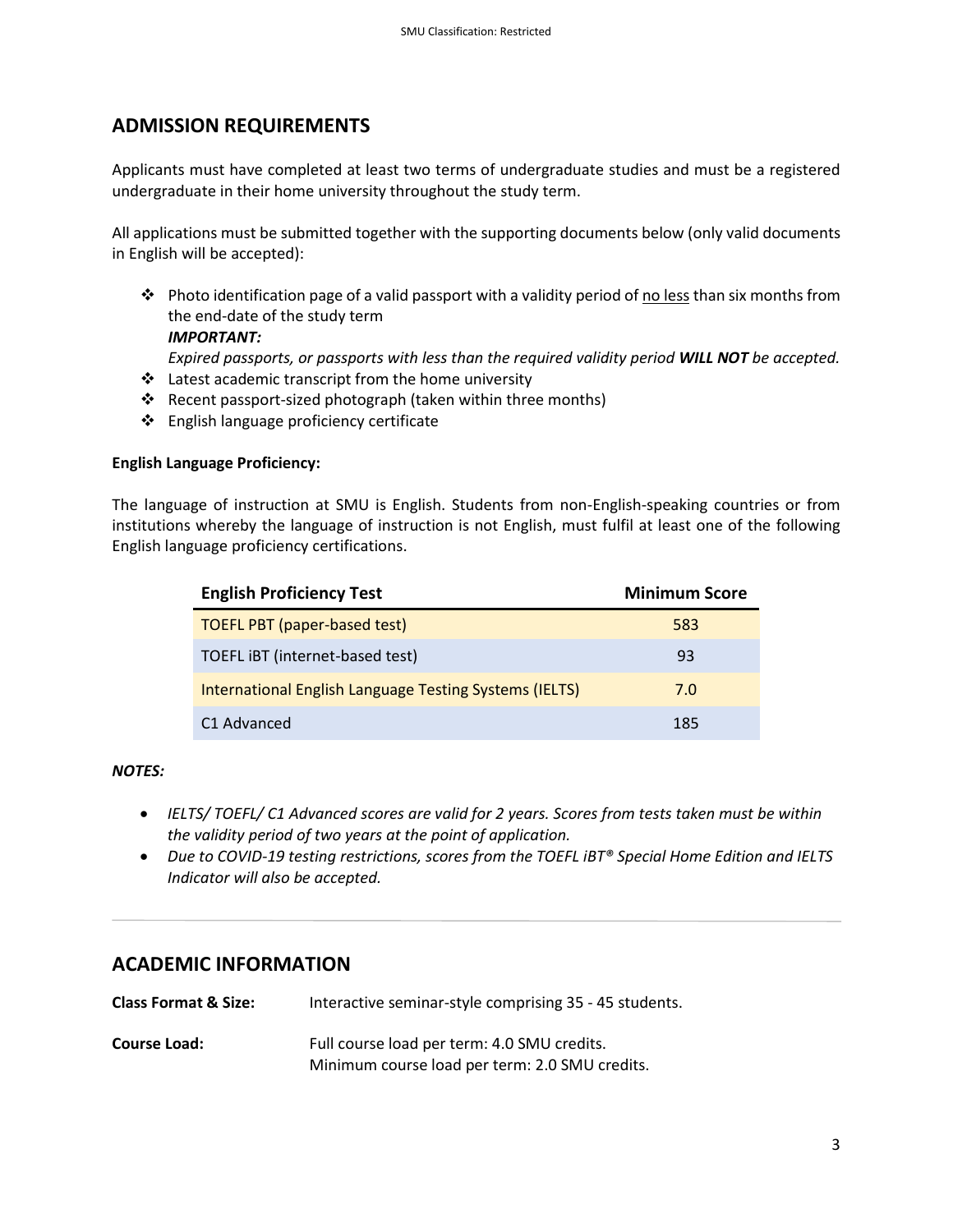|                                                 | Students may be permitted to enrol for a maximum course load of 5.0<br>SMU credits per term, subject to approval by the home university and<br>SMU.                                                                                  |
|-------------------------------------------------|--------------------------------------------------------------------------------------------------------------------------------------------------------------------------------------------------------------------------------------|
| <b>Credit Weightage:</b>                        | Each full-credit course is equivalent to 1.0 SMU credit, and consists of 39<br>contact hours per term.                                                                                                                               |
|                                                 | Each half-credit course is equivalent to 0.5 SMU credit, and consists of at<br>least 18 contact hours per term.                                                                                                                      |
| <b>Course Assessment:</b>                       | Assessments can include, but not limited to (i) class attendance;<br>(ii) class participation; (iii) individual project; (iv) group project;<br>(v) presentation (individual/group); (vi) mid-term test; (vii) final<br>examination. |
| <b>Class Attendance &amp;</b><br>Participation: | Attendance and participation form part of the course assessment, hence<br>attendance is mandatory for all classes.                                                                                                                   |
|                                                 | Absence from classes due to health/medical reasons must be validated<br>by medical certification. Absence due to other reasons require prior<br>approval by the course instructor.                                                   |

# **EXAMINATIONS & GRADING SYSTEM**

Final examinations are held at the end of every term. Students are required to sit for the examinations on the date and time scheduled by the University. Rescheduling of exam dates or special/early examination arrangements will not be permitted.

All SMU courses are graded in accordance to a 4-point grading system, as tabled below.

| Grade | <b>Grade Point</b> | <b>Mark Range</b> |
|-------|--------------------|-------------------|
| A+    | 4.3                | 86 and above      |
| A     | 4.0                | 83 to 85          |
| $A -$ | 3.7                | 80 to 82          |
| B+    | 3.3                | 77 to 79          |
| B     | 3.0                | 74 to 76          |
| $B -$ | 2.7                | 70 to 73          |
| $C+$  | 2.3                | 66 to 69          |
| C     | 2.0                | 63 to 65          |
| $C -$ | 1.7                | 60 to 62          |
| D+    | 1.3                | 53 to 59          |
| D     | 1.0                | 50 to 52          |
| F     | 0.0                | 49 and below      |
|       |                    |                   |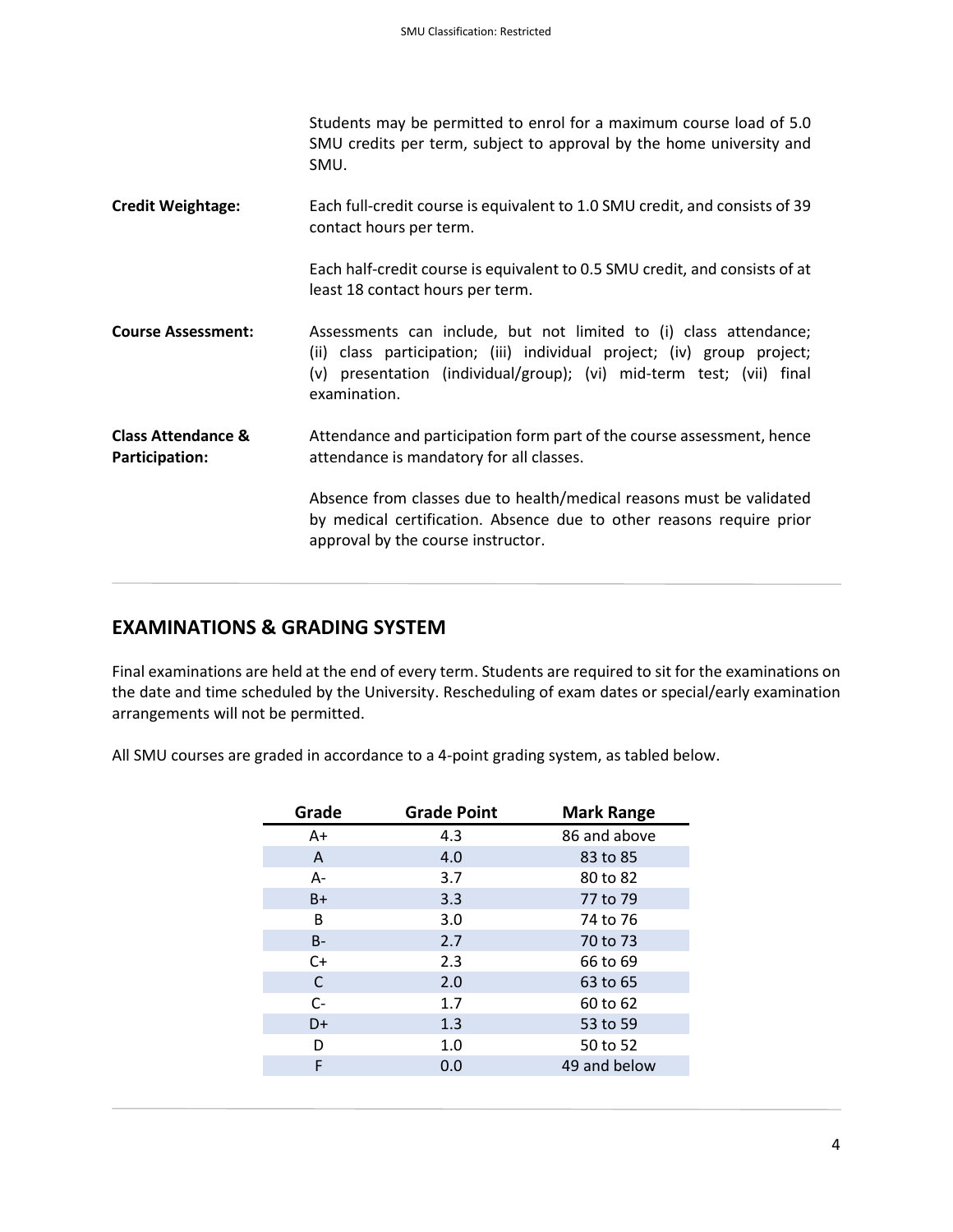# **COURSE ENROLMENT**

Course enrolments are conducted via a bidding exercise in July (Term 1) and December (Term 2) each year. Only **undergraduate** courses from a prescribed list will be offered to exchange and visiting students **(Course Codes 001-499, 1200-4038).**

Students will be allocated 100 e-dollars(e\$100) each term (**one-time only**), for bidding of all their required courses. This empowers them to draw up their own timetable based on their recommended study plan (subject to constraints of curriculum requirements and the supply and demand of classes). Details and instructions related to course bidding together with the list of courses offered, shall be made available to students two to four weeks before the course bidding exercise. It is important that students understand the information, policies and procedures to ensure a smooth bidding process.

Demand could be high for some courses, e.g. fundamental freshmen courses. Students are encouraged to be pro-active and flexible in their study plans to optimise their bidding opportunities.

In preparation for the course bidding and enrolment, students are responsible for ensuring that they have:

- 1. Read the course-bidding guide and reviewed the prescribed list of course offerings for the intended study term.
- 2. Obtained pre-approvals from the home university to enrol for their desired courses at SMU. Students are encouraged to obtain pre-approval for more courses than necessary as contingency, in case their desired courses are fully subscribed.
- 3. Fulfilled the necessary pre-requisites for the desired courses. Students are required to consult and seek approval from the respective SMU course instructors on the fulfilment of pre-requisites (if any), before bidding for their courses. Students will not be allowed to enrol for, nor to continue with the course if the pre-requisites have not been met.

#### **Course Catalogue:**

For planning purposes, students may refer to the *[Course Catalogue](https://publiceservices.smu.edu.sg/psc/ps/EMPLOYEE/HRMS/c/SIS_CR.SIS_CLASS_SEARCH.GBL)* for undergraduate course offerings from previous terms **(Course Codes 001-499, 1200-4038).** This catalogue serves as reference only as not all courses listed will be offered to exchange and visiting students.

#### *IMPORTANT:*

- *Course enrolment strictly adheres to the SMU academic policies and guidelines. It is subjected to the vacancies available, fulfilment of course pre-requisites (if applicable) and bidding outcome of the student.*
- *Course enrolment is not guaranteed. It is strongly advised that students should not be completing their final term of studies during their study abroad at SMU. Their graduation may be at risk should they fail to secure their required courses.*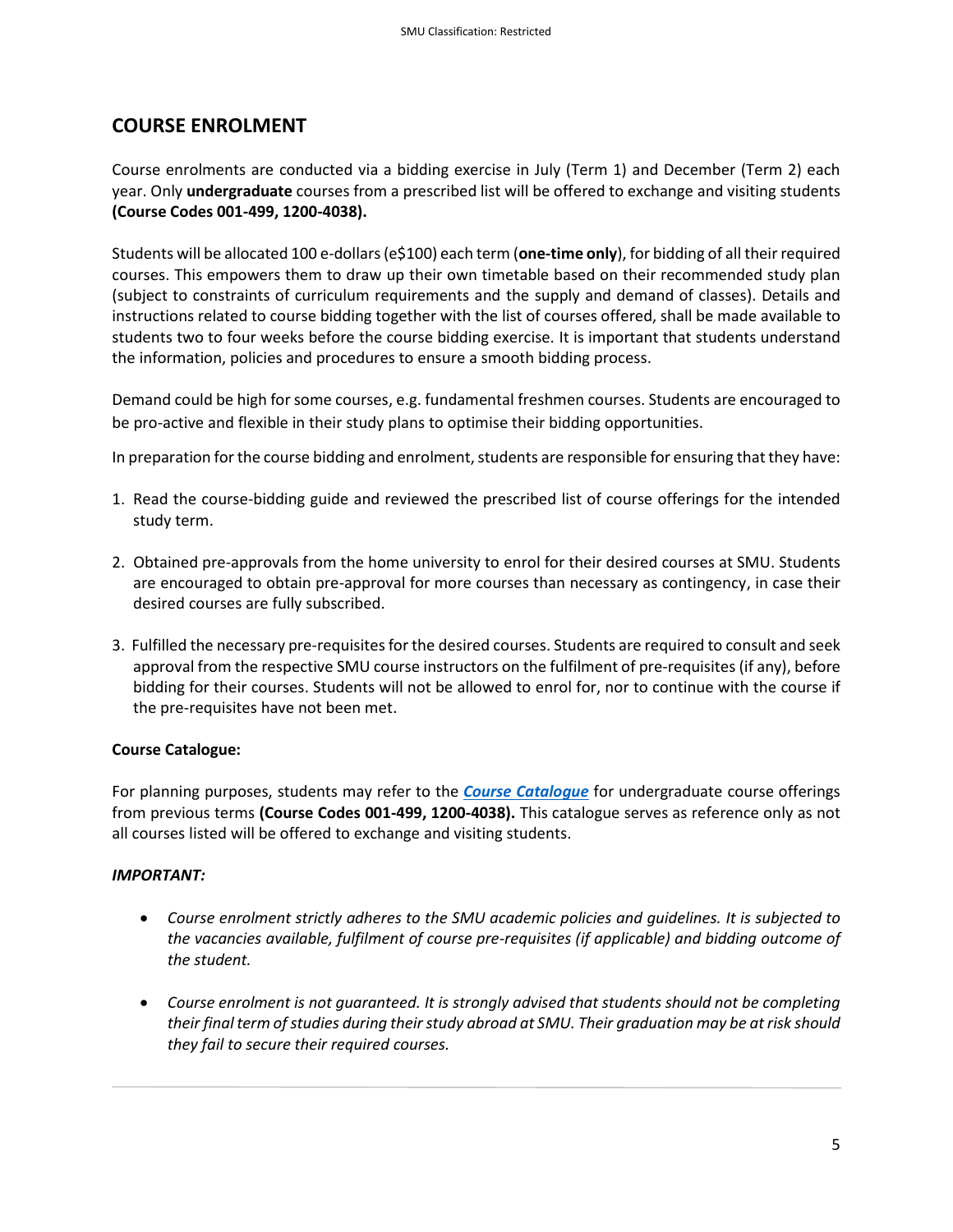#### **TRANSCRIPT**

A digital transcript will be emailed to the student's SMU campus email, within two months after the release of the final examination results, i.e. February (Term 1) and July (Term 2). The transcript will include the course title, course code and grade of the respective courses enrolled. Students will be responsible for providing the transcript to their home university for credit transfer.

Charges are applicable if students need a hardcopy, additional or replacement copy of the transcripts. For more information or to place a purchase order, please visit the website *[here](https://alumni.smu.edu.sg/benefits/replacement-scroll/order-additional-transcripts)*.

## **STUDENT'S PASS (VISA)**

All international exchange and visiting students are required to hold a valid Student's Pass during their study term in Singapore. The Student's Pass is a legal document that enables the student to live and study in Singapore, as well as serves as a multiple-entry visa into Singapore (subject to terms and conditions). The cost for the Student's Pass ranges between S\$90 and S\$120 and includes the application fee, issuance fee and multiple-entry visa fee (if applicable).

SMU will initiate the application of the Student's Pass. Nevertheless, students bear the responsibility to complete and fulfil the application requirements for the Student's Pass before their arrival in Singapore. More information on the Student's Pass application process will be provided two months before the start of the study term.

#### *IMPORTANT:*

*By regulation, Student's Pass holders (exchange and visiting students) are strictly not permitted to undertake any form of internship or work (paid or unpaid) during their study term in Singapore.* 

### **SAFETRAVEL ENTRY**

Due to the Covid pandemic worldwide, travelers to Singapore will have to apply for a SafeTravel Entry before their departure if applicable. The application is managed by Singapore Immigration & Checkpoints Authority (ICA).

SMU will provide guidance for the application process but due to the fluid nature of the pandemic, rules and regulations are subject to change without prior notice. It is students' responsibility to check for the latest updates from the ICA website: *<https://safetravel.ica.gov.sg/>*.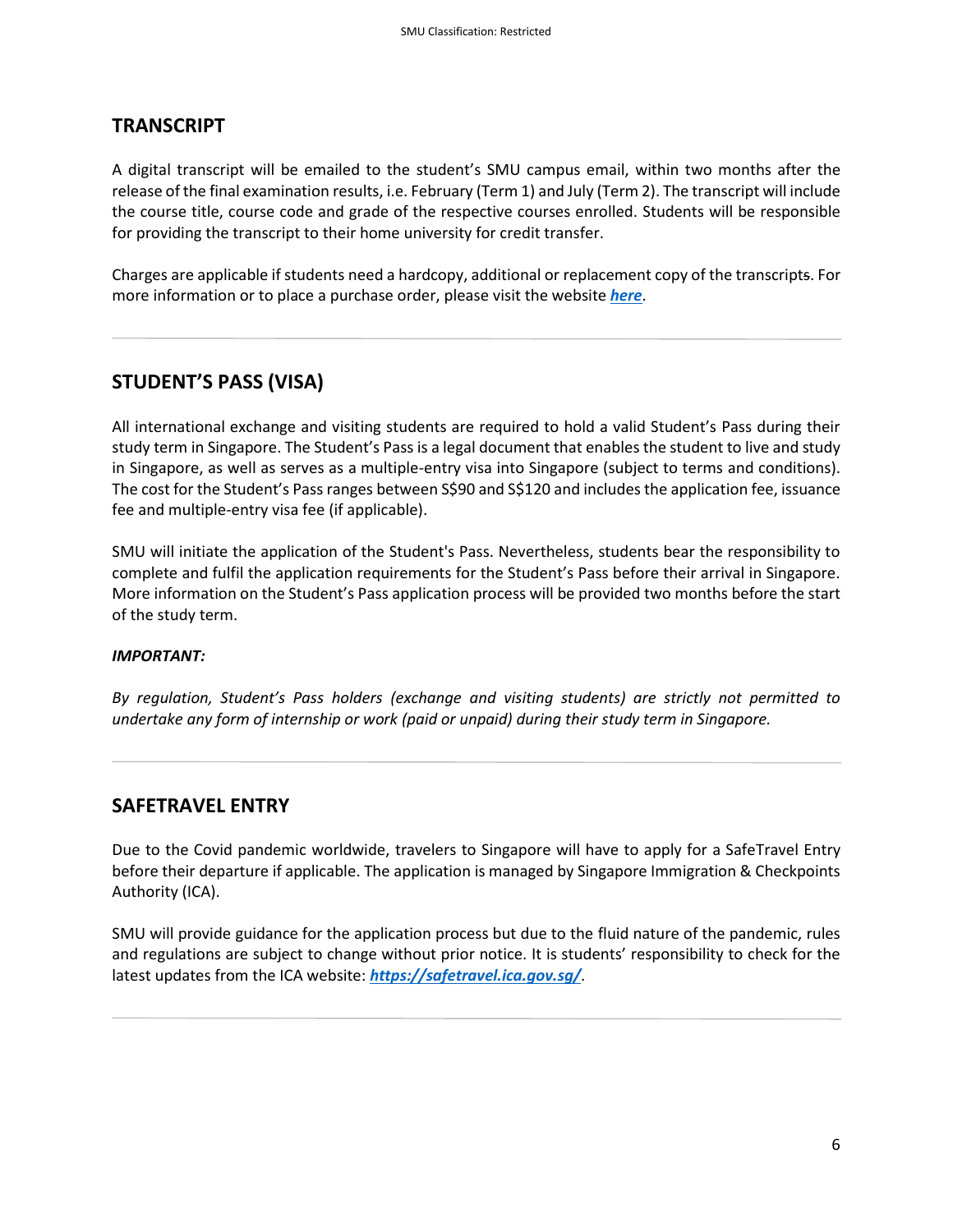# **LIVING WITH COVID**

Singapore has shifted into endemic mode with various safe management measures and vaccinationdifferentiated measures for access to public places. Please refer to this website for the latest updates of the measures: *<https://www.moh.gov.sg/covid-19-phase-advisory>*.

Government's protocols on how to live with covid can also be found here: *<https://www.covid.gov.sg/>*.

## **HEALTH & SAFETY**

It is mandatory for all students to purchase the *[SMU Medical Insurance](https://www.smu.edu.sg/campus-life/student-services/student-insurance-coverage/medical-insurance)*, for coverage during their study term in Singapore. It is included as part of the miscellaneous fee\*, which is applicable to all students. Students are strongly advised to purchase additional travel insurance at their own cost and discretion as necessary, for personal travel or leisure trips overseas. The SMU Student Travel Insurance only applies to students on official travels approved/sanctioned by SMU.

SMU has engaged the services of International SOS (ISOS) to provide 24-hour assistance for students. Students are encouraged to download the ISOS mobile app. In case of an emergency, students may seek assistance via the app or contact the ISOS 24-hour hotline at **+65 6337 6517**, or the SMU Campus Security at **+65 6828 0343**.

*NOTE: The miscellaneous fee\* is approximately S\$250 per term and covers registration, matriculation, medical insurance, IT services and student activities. This fee is mandatory and non-refundable under any circumstances, regardless of the outcome of the Student's Pass and SafeTravel Entry applications.*

## **ACCOMMODATION**

The SMU campus is situated in the heart of the city with many private housing options that are within walking distance to SMU and conveniently accessible to amenities and transportation networks. Students have the flexibility and choice to source and arrange for their own accommodation based on their needs. Arrangements are at the sole responsibility and discretion of the student.

For rental of private apartments/condominiums, it is important that students read and understand Singapore's governing policies on rental/leasing of accommodation, from the Singapore Urban Redevelopment Authority (URA) *[website.](https://www.ura.gov.sg/Corporate/Property/Residential/Renting-Property)* 

Students are also strongly advised to read and understand all terms and conditions of the leasing agreement before committing to the lease. Once the lease has been accepted and signed, the signatories have a legal obligation to fulfil all the terms stated in the agreement.

SMU does not represent either party in any disputes arising from the rental/lease of the property.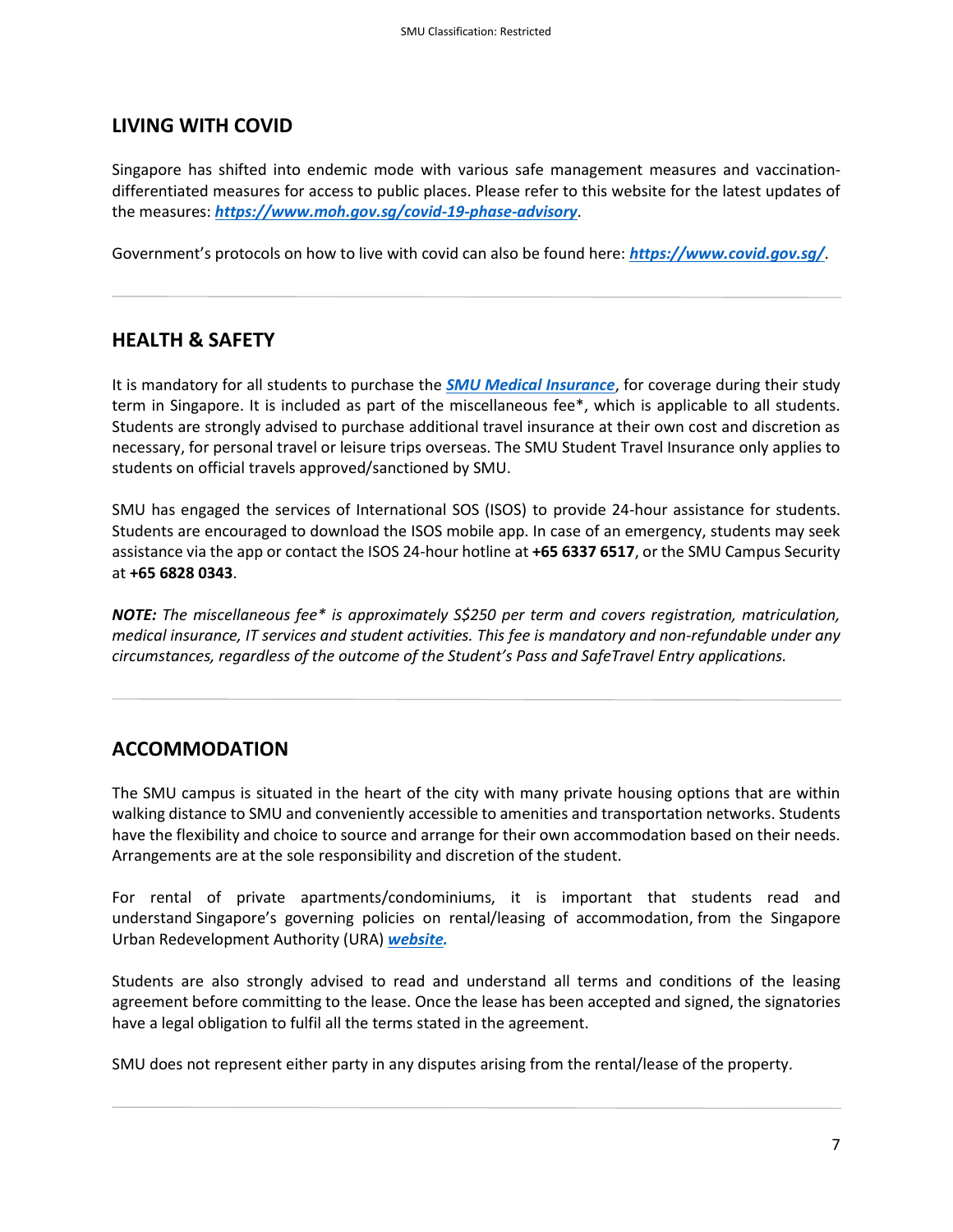# **CAMPUS LIFE & FACILITIES**

SMU has a vibrant campus life with many activities for students to complement their formal studies as well as to help build lasting friendships and global networks. SMU is also equipped with the following oncampus facilities that are available to students.

- ❖ Food court/Eateries
- ❖ Student Locker
- ❖ Gymnasium & Fitness Centre ❖ Libraries
- ❖ Swimming Pool
- ❖ Sports Hall
- 
- ❖ IT Help Centre
- ❖ Learning Spaces
- 
- ❖ Bank
- ❖ Clinic & Dental Clinic
- ❖ Student Services Hub ❖ Student Wellness Centre

Find out more about SMU's campus life and facilities *[here.](https://www.smu.edu.sg/campus-life)* View our *[Campus Map](https://maps.smu.edu.sg/)* and its surroundings.

### **SPECIAL NEEDS & SUPPORT SERVICES**

SMU provides facilities, care and services for students with special needs/disabilities to support their wellbeing while studying at SMU. The support services available at SMU may differ from those received at the home university/country. Hence, students are encouraged to declare information on any special needs/assistance they may require, in the SMU online application form.

Alternatively, students may write to us at *[isep.inbound@smu.edu.sg](mailto:isep.inbound@smu.edu.sg)* or to their home university's Study Abroad Office or equivalent, for further enquiries.

Visit SMU's website on our *[Disability Support Services](https://www.smu.edu.sg/campus-life/disability-services)* and *[Student Wellness Centre](https://www.smu.edu.sg/campus-life/student-wellness)*, to find out more about the care and support services available on campus.

### **LIVING EXPENSES**

The estimated monthly living expenses for an exchange/visiting student in Singapore is approximately S\$1,800–S\$2,800. Listed below are some expected monthly expense items.

| <b>Item</b>                                        | Amount / month  |
|----------------------------------------------------|-----------------|
| Accommodation (subjected to type of accommodation) | $S$900-S$1,500$ |
| Food                                               | $$5400 - $5500$ |
| <b>Transportation</b>                              | $S$300 - S$400$ |
| <b>Telecommunications</b>                          | $S$30 - S$50$   |
| <b>Book and Stationery</b>                         | $S$50-S$100$    |
| Personal Expenses (entertainment etc.)             | $S$100 - S$300$ |

Actual expenses will differ depending on the choice of accommodation and lifestyle of each individual.